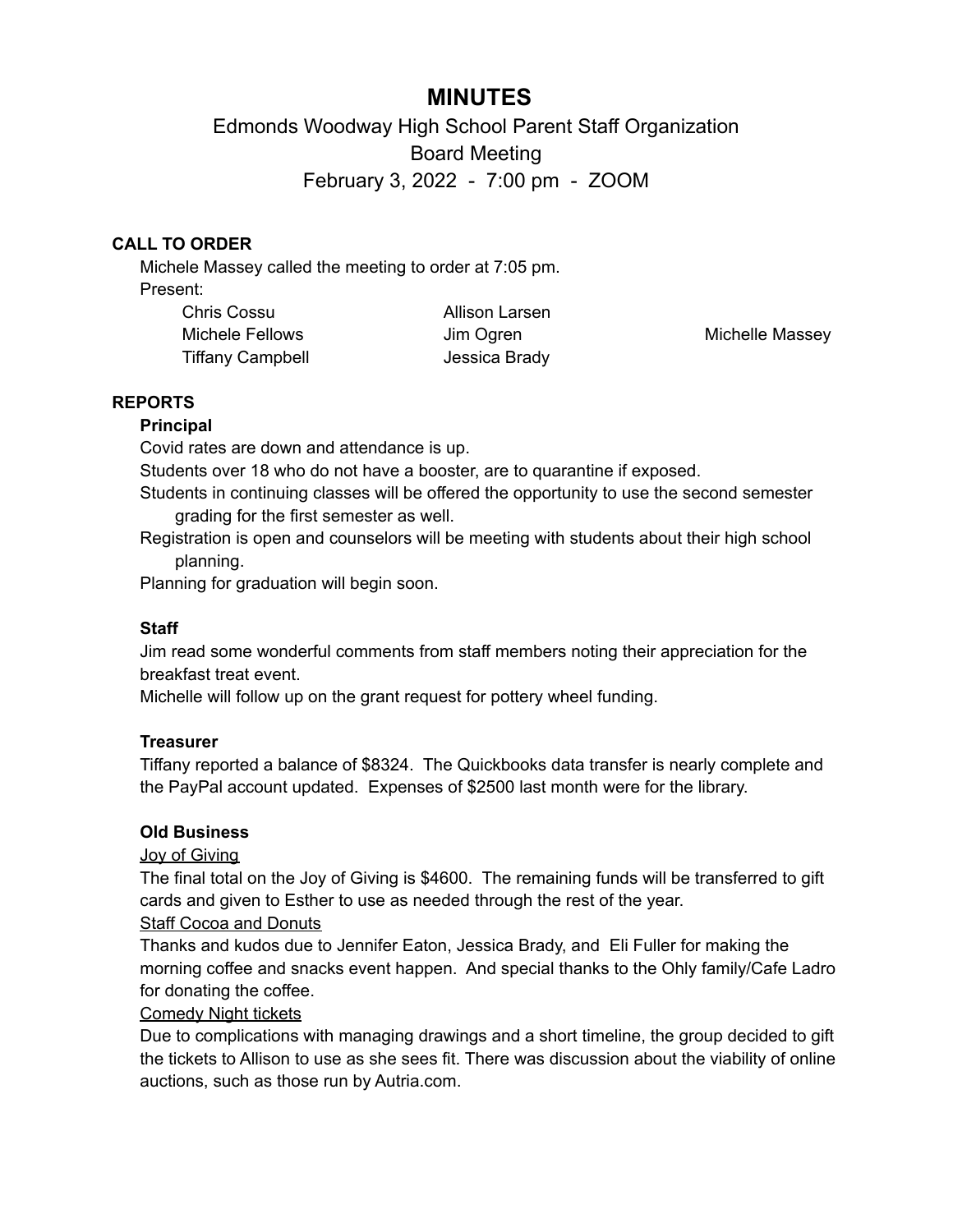#### **NEW BUSINESS**

Hospitality

Allison will update us on the dates for the Classified Staff appreciation week so the committee can organize an activity for the Monday of that week.

#### Land Acknowledgement

Chris noted we should incorporate this verbiage into every meeting.

*We acknowledge the original inhabitants of this place, the Snohomish people and their successors, the Tulalip Tribes who since time immemorial have taken care of, fished, hunted and gathered on these lands. We respect their sovereignty, their right to self-determination, and we honor their sacred spiritual connection to the land and water. By acknowledging these homelands, we are also committing to working with tribal nations to further the education aims they have identified in our classrooms and schools.*

#### **Escapades**

The 2022 Escapades Committee held a clothing drive last weekend. The group is planning to coordinate the grad night activities themselves. A rough itinerary starts with departure from the school one hour after the ceremony ends. The kids will be taken to a private space with planned activities and then around town for photo opportunities. They will return to school around 3 AM. More info will be available as it develops.

#### **ANNOUNCEMENTS**

STEM Explorations

This event is for young women to learn about opportunities in STEM careers. It will be held at Edmonds College on February 12th from 10 am - 3 pm.

Coffee Talk

The next chat with the principal will be on February 11th.

Running Start

Family information nights will be held Feb. 8th at 6:00 pm and Feb. 23rd at 6:30 pm. Next meeting

Thursday, March 3rd at 7:00 pm